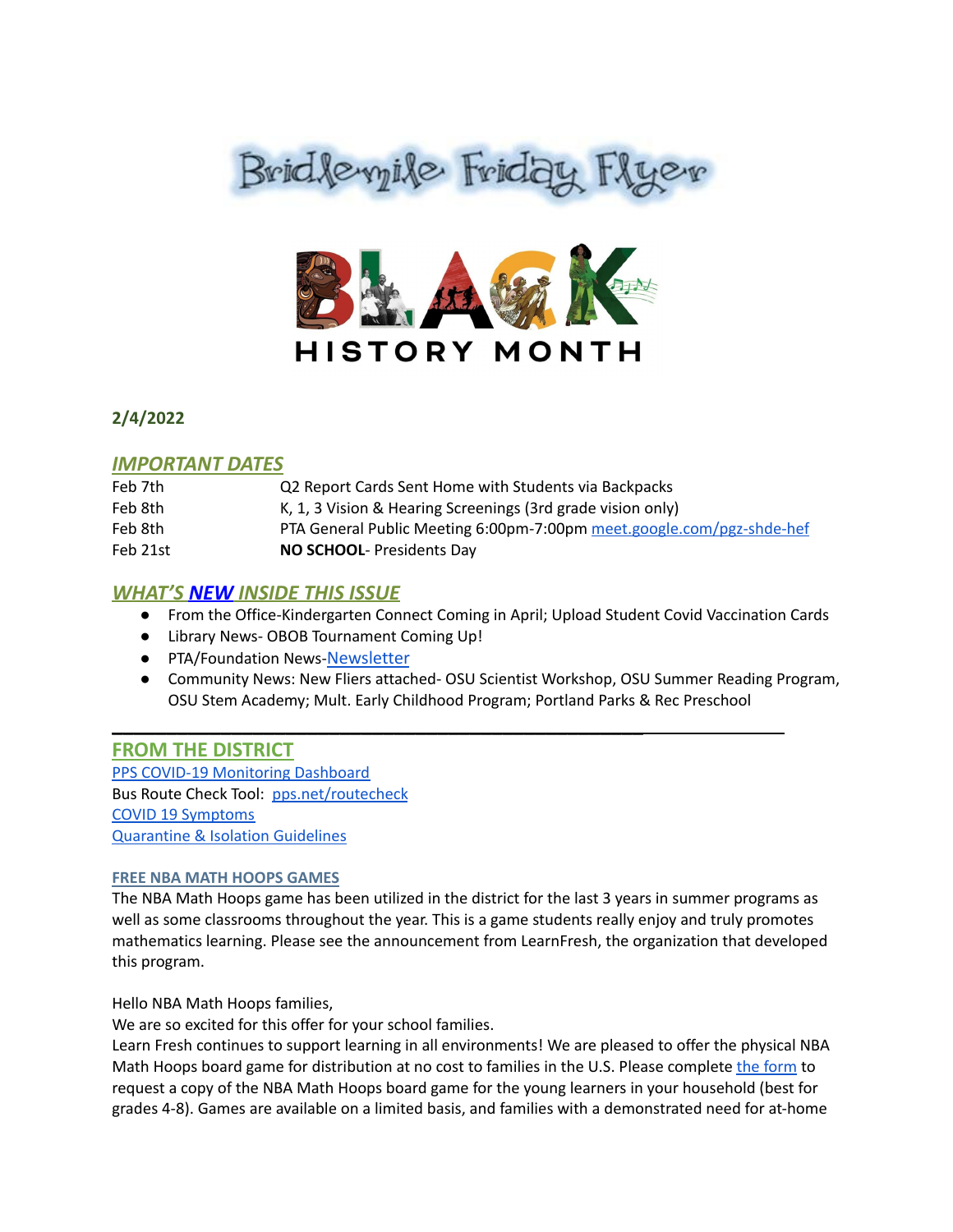learning resources will receive priority.

You will receive an email confirmation when your game request has been processed. While waiting for your NBA Math Hoops board game to process and deliver, downl[o](https://u2011491.ct.sendgrid.net/ls/click?upn=ah4J9JkylIab3FOOmoZ1cTiL4bQlWIolJ4gZ-2FndtFqCvqHR4VWDh9Gr03cYRPUfhBu5-_0n5LvVxQKEOWvDHe4OC-2B6hw07hMh9PYCOhr7inf8AYyC44Oxbi0YBj-2B-2BrMvyIGC9Buj-2BcFZYj0UwuVMhpBIR-2FM-2FF9YHO6wxz0d96X7-2Bbc34S6-2B7EMbDN9N8N41gX2d3GhiGEWzVoEtM6lVBEP51EvFWqVojX-2Fypubf2KyLReBrPAUH6yXHcL0cPs181GAWNOQWv9wSMecvAeAWoBeTxQXw-3D-3D)ad the NBA Math Hoops App and NBA Math Hoops: Skills & Drills App on both iOS and Android. Visit [nbamathhoops.org/app](https://u2011491.ct.sendgrid.net/ls/click?upn=ah4J9JkylIab3FOOmoZ1cTiL4bQlWIolJ4gZ-2FndtFqCvqHR4VWDh9Gr03cYRPUfhBu5-_0n5LvVxQKEOWvDHe4OC-2B6hw07hMh9PYCOhr7inf8AYyC44Oxbi0YBj-2B-2BrMvyIGC9Buj-2BcFZYj0UwuVMhpBIR-2FM-2FF9YHO6wxz0d96X7-2Bbc34S6-2B7EMbDN9N8N41gX2d3GhiGEWzVoEtM6lVBEP51EvFWqVojX-2Fypubf2KyLReBrPAUH6yXHcL0cPs181GAWNOQWv9wSMecvAeAWoBeTxQXw-3D-3D) to download!

**Portland Public Schools is interested in learning about your child(ren)'s experience in before and after school care.** For more information, visit the **PPS Child Care [Website](https://www.pps.net/Domain/184).** Please complete this survey by Friday, February 18, 2022. For best results, complete one survey for each child. This survey is completely anonymous and results are shared with the child care provider and school principal for program improvement and continued student and family support. Thank you[!](https://docs.google.com/forms/d/e/1FAIpQLSe4ju_KHhNDrYUTpQspHOKeHsD30YX7RYNktKVNLNI1ucNepw/viewform) **[English](https://docs.google.com/forms/d/e/1FAIpQLSe4ju_KHhNDrYUTpQspHOKeHsD30YX7RYNktKVNLNI1ucNepw/viewform) [Español](https://docs.google.com/forms/d/e/1FAIpQLSfT162f9kmF2K4uFUCeqewRpLVSkIpIzp-Tj-3UrtpjUJC10A/viewform) Tiế[ng](https://docs.google.com/forms/d/e/1FAIpQLSf0XMr-Rb2DMgB6_FpBuoFk-jj__wrg64UwJMtLo0Cc-N2yzw/viewform) Việt** [中文](https://docs.google.com/forms/d/e/1FAIpQLSfwtKUiF46xdxHEOT7q2SE5Mv1-RN1LJZEtgrvzhQOtRVDiuw/viewform) **[Русски](https://docs.google.com/forms/d/e/1FAIpQLSebLU_9cDi8U-m8LxcMbt13b2FISUl9npq3zj9Jx0R7epIgYg/viewform)[Soomaali](https://docs.google.com/forms/d/e/1FAIpQLSee-BW5UjE-UACVQLN-oEQLaI5PwcaA0FswL5tMSqPZW09qlA/viewform)**

#### **ONGOING FAMILY IMMUNIZATION CLINICS**

The Multnomah County Health Department is offering twice-weekly Immunization Clinics for families and children to obtain COVID-19 and school-required vaccines. Clinics will be held on Wednesdays from 11 am - 2 pm & 3 pm - 6 pm at the Gateway WIC Building, 131 NE 102nd Ave., Portland; and on Saturdays from 9 am - 12 pm & 1 pm - at the NE Health Clinic, 5329 NE Martin Luther King Jr Blvd. #322, Portland.

Appointments are required for children aged 5 - 11. No appointment is required for family members to receive the COVID-19 vaccine and flu shots.

#### **FROM THE OFFICE** COVID 19 [Symptoms](https://www.cdc.gov/coronavirus/2019-ncov/symptoms-testing/symptoms.html) [Quarantine](https://www.cdc.gov/coronavirus/2019-ncov/your-health/quarantine-isolation.html#anchor_1642600273484) & Isolation Guidelines



## **Kindergarten Connect Coming in April**

Yay for K! We will be hosting our annual Kindergarten Connect Event for families with incoming Kindergarteners in April. It will be a virtual presentation and Q&A format. If you have a Kindergartener who will be joining us next year, or know of other families who have an incoming kinder, we invite you to join us.

More details will be posted on our website here: [Bridlemile-Kindergarten](https://www.pps.net/domain/6393) and in the Friday flyer as they develop.

#### **UPLOAD VACCINATION INFORMATION**

Parents- you can upload your student's Covid 19 Vaccination Card in ParentVUE in the Yearly Verification screen. Directions can be found [HERE](https://docs.google.com/document/d/1AxHhVVEjAqJxV1Vuh9PnfwkZHcp-Tde_x6iFOOEy58Y/edit).



#### BLACK HISTORY MONTH

It is Black History Month! Black History Month is about celebrating the joy and excellence that Black people have shown. It is not just about overcoming suffering,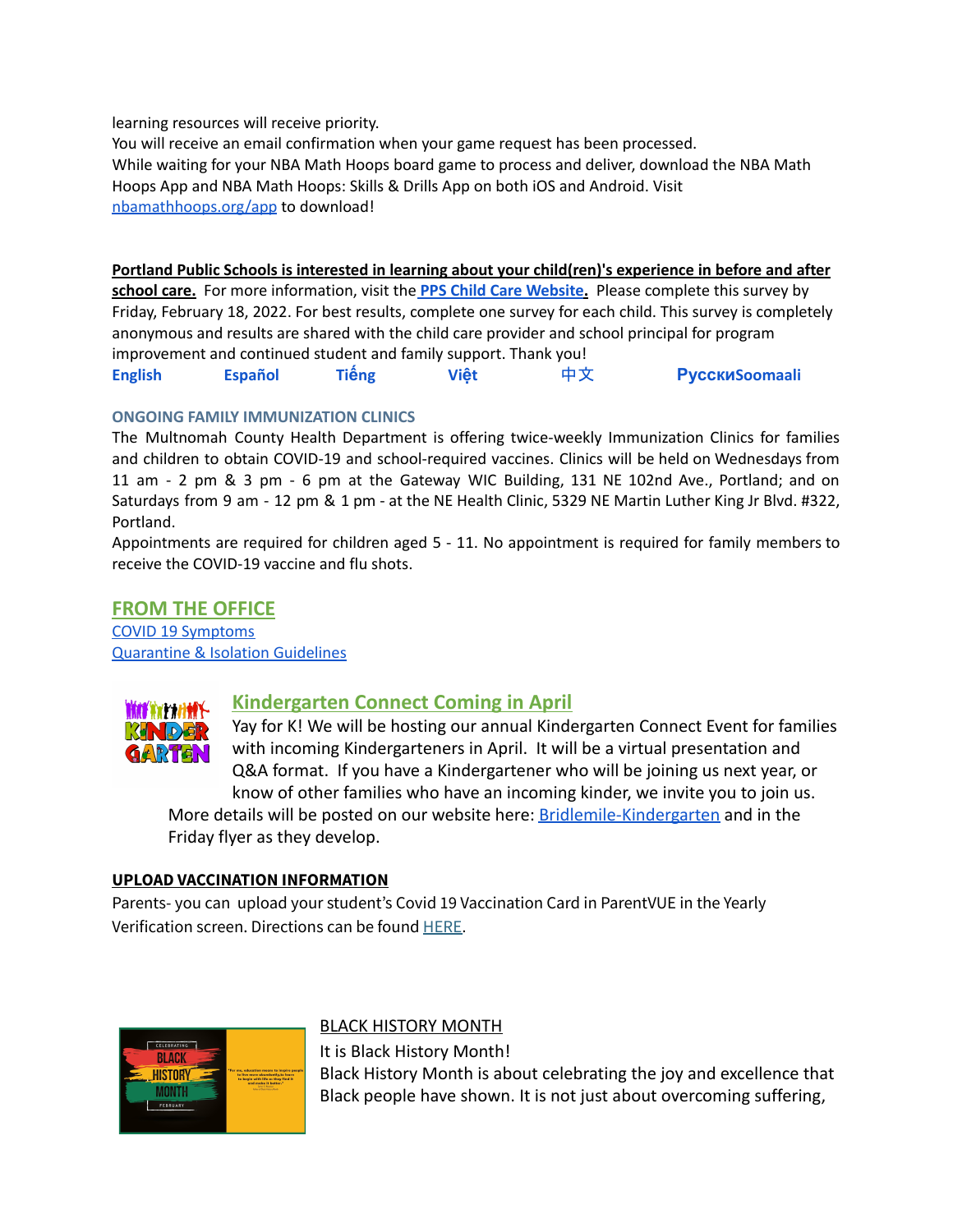but also about the brilliance and ingenuity that so many Black folks have shown-- this deserves to be spotlighted and celebrated!

For more information on Black History Month visit: [Explore the History of Black History Month.](https://kids.nationalgeographic.com/history/article/black-history-month)

[Click Here](https://kids.nationalgeographic.com/history/article/black-history-month) for a special read aloud video from the National Civil Rights Museum. In this Small But Mighty Storytime, Dory Lerner, NCRM K-12 Educator reads Sing a Song: How Lift Every Voice and Sing Inspired Generations, written by Kelly Starling Lyons and illustrated by Kenneth Mallett. This book illustrates how this incredible song ties generations together.

# **MEMO - ANNUAL ASBESTOS NOTIFICATION 2022**

Families, please see [this memo](https://drive.google.com/file/d/1o-OqmzbCtFeeyiRGrhCpzCpNyTw1z2K9/view?usp=sharing) regarding the requirement of the federally mandated Asbestos Hazard Emergency Response Act (AHERA).

# **Contact Tracing, Quarantine & Isolation Guidelines, OHSU Updates from the District**

In case you missed it, or would like the information again, here is the District message that was sent to families on January 24th:

## **Contact Tracing:**

Schools have been advised to change course on contact tracing. *Oregon no longer considers masked contact in schools (including on school buses) to be an exposure regardless of distancing.*

Multnomah County school districts met on Wednesday, January 19, 2022, and agreed to prioritize Contact Tracing for exposures in the following settings as indicated by Multnomah Public Health as elevated risk:

- Unmasked indoor athletics and extracurricular activities;
- Classroom settings for students with disabilities where universal masking is not consistent and social distancing is not possible;
- Band classrooms where universal masking is not consistent and when instrument bell covers are not used.
- Pre-K, Head Start, and child care.

Because our capacity to contact trace is limited, these four settings will be prioritized over potential lunchtime exposures.

## **Quarantine and Isolation**:

In alignment with [Multnomah County Health Department's](http://track.spe.schoolmessenger.com/f/a/bniDJp4szQx91HO9o50SNg~~/AAAAAQA~/RgRj0JfZP0RgaHR0cHM6Ly93d3cubXVsdGNvLnVzL25vdmVsLWNvcm9uYXZpcnVzLWNvdmlkLTE5L3VuZGVyc3RhbmRpbmctaXNvbGF0aW9uLWFuZC1xdWFyYW50aW5lI3Bvc2l0aXZlVwdzY2hvb2xtQgph31lk72EJLjOIUhBkYnVybGluZ0BwcHMubmV0WAQAAAAB) new guidelines, we updated the quarantine and isolation guidance:

- If you are positive for COVID-19 (regardless of vaccination status), you need to isolate at home for at least five days. Day 1 is the first day following a positive test or the development of symptoms. Students ages 5 years and younger must isolate for 10 days as explained below.
- After the initial five days, you may return to school if you have been fever free for 24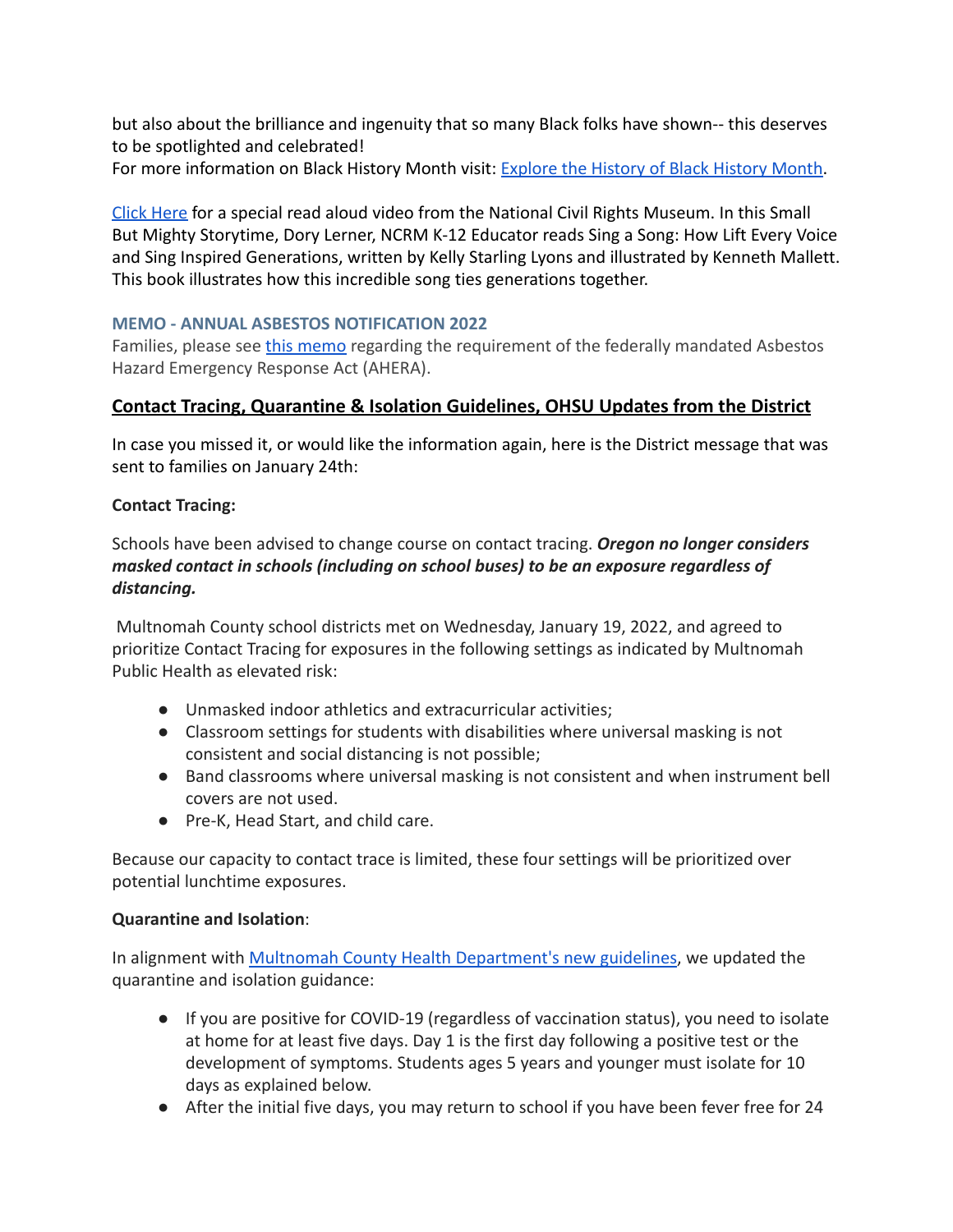hours without the aid of fever-reducing medication, and any other symptoms you are experiencing must be improving.

- After these five days, those individuals ready to return to school or work will need to continue wearing a mask (consistently) for five additional days; this consistent masking should be applied in AND out of school.
- If you are *exposed* to someone with COVID-19, you may need to quarantine depending on your COVID-19 vaccination status. If you are up-to-date on your vaccinations (including boosters for adults – see the Centers for Disease Control and Prevention's [definition of up-to-date](http://track.spe.schoolmessenger.com/f/a/ORuTahZ1mkZ0RE8jzNNHjQ~~/AAAAAQA~/RgRj0JfZP0RHaHR0cHM6Ly93d3cuY2RjLmdvdi9jb3JvbmF2aXJ1cy8yMDE5LW5jb3YvdmFjY2luZXMvc3RheS11cC10by1kYXRlLmh0bWxXB3NjaG9vbG1CCmHfWWTvYQkuM4hSEGRidXJsaW5nQHBwcy5uZXRYBAAAAAE~)), you DO NOT have to quarantine if you remain without symptoms. *Reminder*: In a general public setting, "exposed" (also called close contact) means spending at least 15 minutes or more within 6 feet of someone over the course of a day, with or without a mask.
- PK/Head Start students must quarantine for 10 days due to inconsistent mask use by the students and breaks in mask use throughout the day (ie. meal, naptime, etc), lack of social distancing, duration of time together under such circumstances, and lack of access to vaccines for students ages 5 years and younger.

## School Community Notification of Possible Positive COVID-19 Case onsite:

Last week we shared with our community that PPS families would "no longer get a notification if your student is a close contact, unless exposure occurs during unmasked situations." While we will no longer notify if a student is a close contact, we will notify and inform families if an individual who has tested positive for COVID-19 was on-site during their contagious period. We appreciate hearing from many of you about the importance of continuing to receive notifications if there were any possible COVID-19 cases onsite.

## Test to Stay Program - no longer applicable in most instances:

Given the changes to contact tracing, and isolation and quarantine guidelines, "Test to Stay" is no longer applicable in most instances. Since PPS requires universal masking, and contact tracing is no longer performed for masked situations, most students will no longer qualify for Test to Stay. There are specific, rare situations that may meet the criteria for "Test to Stay" which will be determined by the MESD and/or Multnomah County Public Health on a case by case basis.

## OHSU Screening Testing Program:

PPS will continue to offer testing options such as the [weekly OHSU Screening Test program](http://track.spe.schoolmessenger.com/f/a/kFSTmdwIq9K3AT47D9Saww~~/AAAAAQA~/RgRj0JfZP0Q7aHR0cHM6Ly93d3cub2hzdS5lZHUvaGVhbHRoL2stMTItY292aWQtMTktc2NyZWVuaW5nLXByb2dyYW1XB3NjaG9vbG1CCmHfWWTvYQkuM4hSEGRidXJsaW5nQHBwcy5uZXRYBAAAAAE~) and school-specific rapid tests for students or staff who become symptomatic while at school. Contact your school for additional information.

## Important Note from OHSU:

With the omicron variant surging, we are seeing more students testing positive for COVID. Those students who test positive should not participate in the OHSU testing program for 90 days after receiving their results, as they will continue to test positive during this time period. These repeat positive tests consume testing supplies and staff time, and distract us from helping students who are healthy or are just being diagnosed with COVID for the first time. Students with a positive result do not need to opt-out of the program, but they do need to pause their participation until the 90-day period has ended.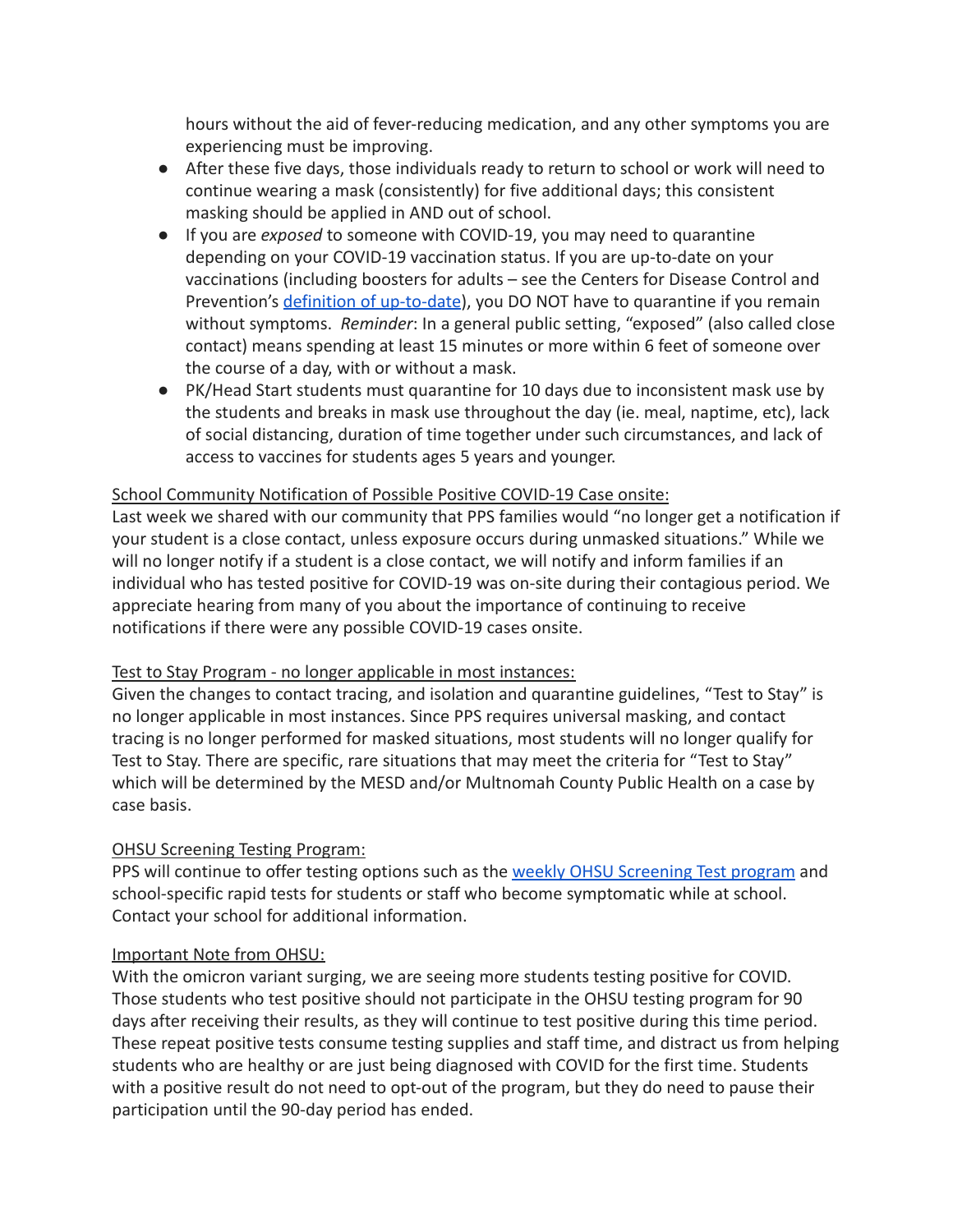We hope this information is helpful as our schools continue to align with the most current public health guidance. As a reminder:

- We encourage you and your students to continue to wear a proper, well-fitting face mask.
- Get everyone in your household who is eligible (ages 5 and up) vaccinated, and boosted.
- [Monitor for COVID-19 symptoms,](http://track.spe.schoolmessenger.com/f/a/KdQd-nEjNl1QA5kQAlfwMg~~/AAAAAQA~/RgRj0JfZP0RSaHR0cHM6Ly9kcml2ZS5nb29nbGUuY29tL2ZpbGUvZC8xSkNDel9zTDhjUG5MM1l0OWgzaE1NTVNUQU51YWN2WWMvdmlldz91c3A9c2hhcmluZ1cHc2Nob29sbUIKYd9ZZO9hCS4ziFIQZGJ1cmxpbmdAcHBzLm5ldFgEAAAAAQ~~) and keep your loved ones at home if they show any symptoms.

# **OHSU Take Home Kit Update REMINDER!!!:**

# **Please remember to affix a label to both your vial AND the plastic bag. If you need more labels, please contact the office. Incorrect or missing information may result in an invalid or unprocessed test. Thank you.**

If you have questions about labeling the samples please email  $k12$ covidtesting@ohsu.edu.

If your child is part of the OHSU Take Home Kit testing program and you do not have a pre-printed label, follow the steps below or click here: [Tube Labeling](https://drive.google.com/file/d/12DJPgCLKGh6HKLIVwIbdY0qCuDRmFivT/view) **If you do have a preprinted label, please be sure to use it and affix one label to both the sample vial as well as the outer plastic bag.**

## **How to properly label K-12 COVID-19 screening samples:**

1. You must label the sample with this information:

- 1. Legal last name, first name (Make sure to put a comma after the last name)
- 2. Date of birth (mm/dd/yyyy)
- 3. School name
- 2. You can write the label in 1 of these 3 ways:
	- Write directly on the collection container with a fine tip sharpie or other permanent blue or black ink.
	- Write on a blank label sticker and then stick it to the collection container.
	- Write on a blank piece of paper and then stick it to the collection container with tape.
- 3. Return the sample to the school by putting only 1 sample container in each biohazard bag.

# **FROM THE NURSE**

# **PEDIATRIC VACCINATIONS**

Now that a pediatric COVID-19 vaccination is available for children ages 5-11 years, you can locate pediatric vaccinations by: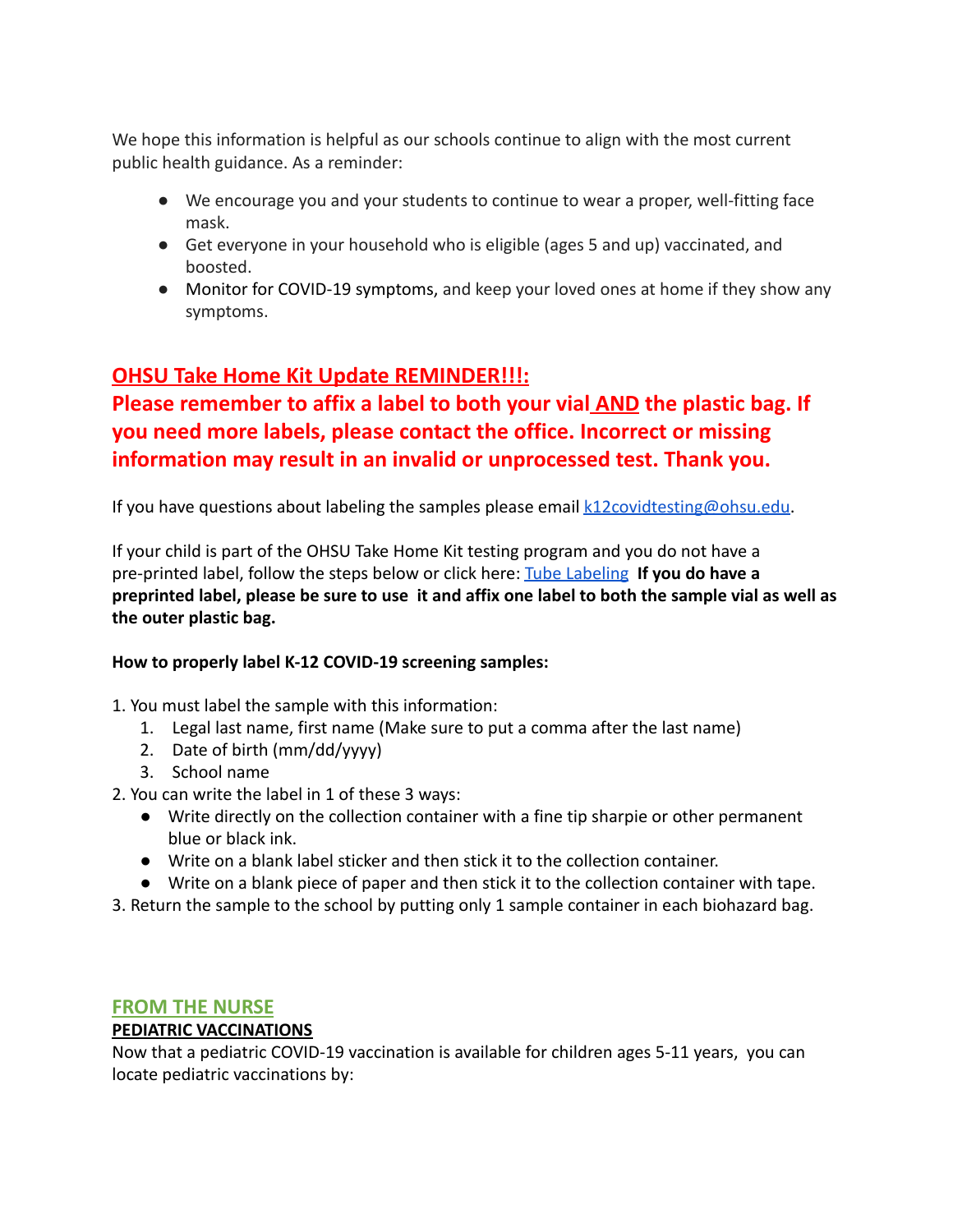- 1. Check with your child's pediatrician; or
- 2. Log into Multnomah County Health Department's vaccine [locator website](https://getvaccinated.oregon.gov/#/locator):

-Enter your address or zip code under "Location"

-Click "Search"

-Click "Filter Your Results"

-Click "Pfizer age 5-11" under Vaccine Type

-Click "Apply Filters" under Date Range

-VIew the list of Pediatric Vaccine Clinics under Provider Information

-Contact the Pediatric Vaccine Clinic provider for appointment information

#### **LIBRARY NEWS FROM MS. DAHINDEN**

#### **OBOB News**

Get ready! The OBOB Bridlemile tournament will be starting the week of February 22nd. Stay tuned for more information in the Friday Flyer over the next few weeks. In the meantime, finish reading those OBOB books and get ready for some excitement!

## **TECHNOLOGY NEWS FROM MS. DAHINDEN**

#### **Having trouble logging into your student's account?**

Please refer here: **[My PPS & Quickcard Instruction](https://docs.google.com/presentation/d/19yIcV1uxbkuSpc0Gd_p5t0V--EJk0WPrv9ZbscbQiQU/edit?usp=sharing) Flyer**. This flyer provides the step by step instructions to login and how to use the QR badge. Your student's classroom teacher can reset his or her account if needed. For more information click here: [Student Accounts](https://www.pps.net/Page/1910)

## **PTA/FOUNDATION NEWS**

PTA and Foundation [Newsletter](https://docs.google.com/document/u/1/d/e/2PACX-1vQlZCPHtKxqO7qpJwiwgoeaZ1ERHVLgg6z0JNYJMTulwn7xlOVY_X2I1ZV9nntsGHP57LEZ_uSufaFj/pub)

#### **COMMUNITY NEWS**

Community Fliers: OSU Discover the Scientist Within February Workshop ([English](https://www.pps.net/cms/lib/OR01913224/Centricity/Domain/254/FebDSW2022Flyer.pdf)) ([Spanish\)](https://www.pps.net/cms/lib/OR01913224/Centricity/Domain/254/FebDSW2022FlyerSpanish.pdf) OSU Summer Reading [Program](https://www.pps.net/cms/lib/OR01913224/Centricity/Domain/254/OSU-reading-summer-2022.pdf) Multnomah Early Childhood Program: [\(English\)](https://www.pps.net/cms/lib/OR01913224/Centricity/Domain/254/MECP-2021-22-PEER-Flyer-English.pdf) ([Spanish](https://www.pps.net/cms/lib/OR01913224/Centricity/Domain/254/MECP-2021-22-PEER-Flyer-Spanish.pdf)) ([Vietnamese](https://www.pps.net/cms/lib/OR01913224/Centricity/Domain/254/MECP-2021-22-PEER-Flyer-Vietnamese.pdf)) Portland Parks & Recreation Preschool 2022-2023 [Registration](https://www.pps.net/cms/lib/OR01913224/Centricity/Domain/254/PPR-Preschool-22-23-price-sheet.pdf) OSU STEM Academy [AWSEM](https://www.pps.net/cms/lib/OR01913224/Centricity/Domain/254/AWSEM_Flyer_Combined_General.pdf) Club (includes Spanish flyer)

Lincoln Youth Baseball Registration is open for this coming Spring! Ages PreK-8th grade & CO-ED \*You don't have to live in the Lincoln Boundary Register NOW: [www.LincolnYouthBaseball.com](http://www.lincolnyouthbaseball.com/)

SWPLL Free Winter Softball Clinics ages 6-14 year olds <https://www.swpll.org/content/14329/Winter-Clinics>

Raleigh Hills Little League Baseball Registration Open Now!